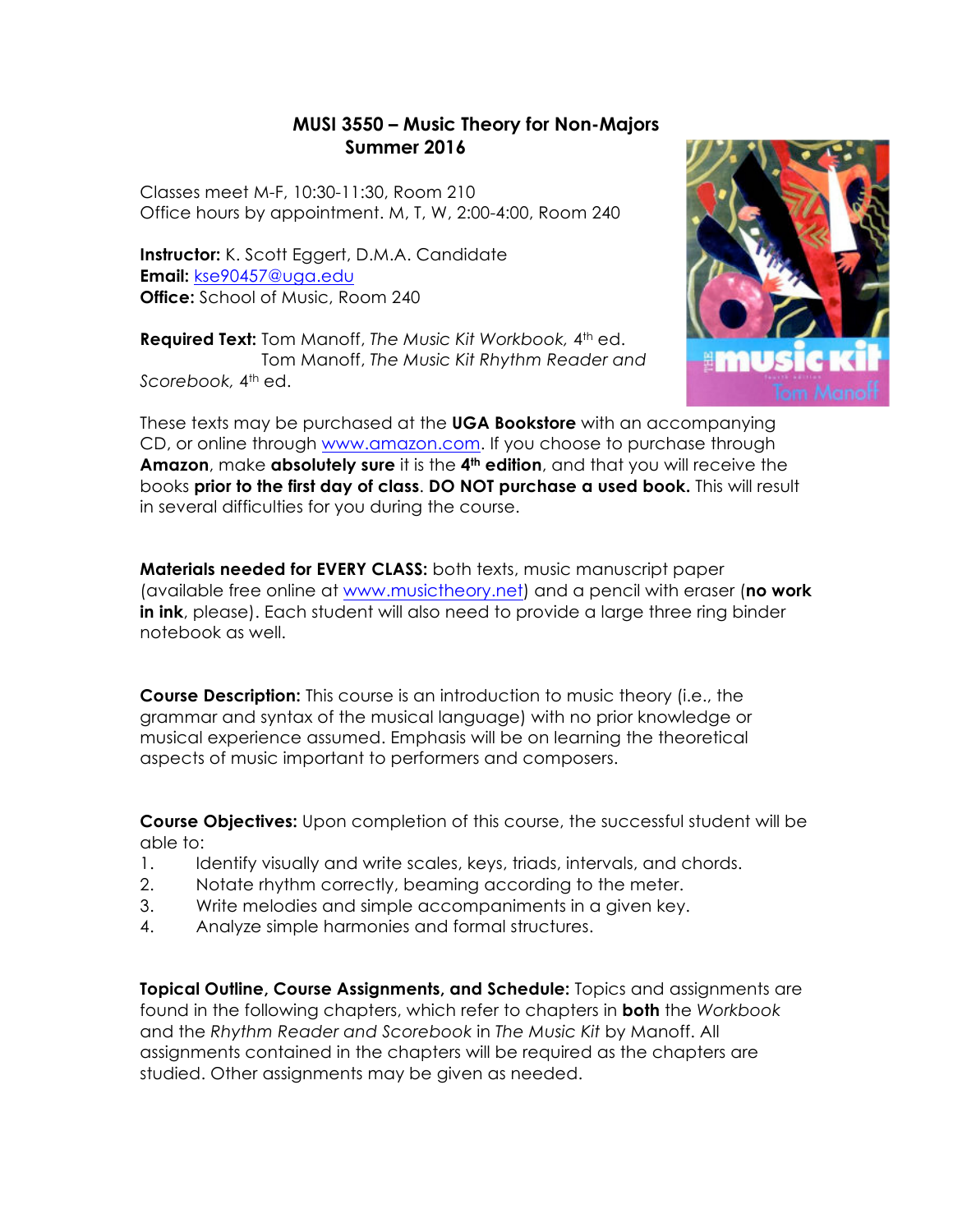## **Course Calendar:**

| June 8                | Introduction                  |
|-----------------------|-------------------------------|
| June 9-17             | Chapters 1, 2, 3 (both books) |
| June 20               | Exam 1                        |
| June 20 & 21          | Skills Test 1                 |
| June 21-July 1        | Chapers 4, 5, 6 (both books)  |
| July 5                | Midterm Exam                  |
| <b>July 5 &amp; 6</b> | Skills Test 2                 |
| <b>July 6-17</b>      | Chapters 7, 8, 9 (both books) |
| July 18               | Fxam 3                        |
| July 18 & 19          | Skills Test 3                 |
| <b>July 19-28</b>     | Chapters 10 & 11 (both books) |
| August 1              | Last Day of Class             |
| August 2              | Final Exam                    |

#### **Specific Course Requirements, for Grading Purposes:**

- Daily assignments in the text (Workbook and Rhythm Reader)
- Exams I, II (Midterm), III, IV, and Final Exam
- One Project (melodic composition and analysis for Honors credit)

## **Grading**

| 40 percent  |
|-------------|
| 30 percent  |
| 30 percent  |
| 100 percent |
|             |

## **Grading Policy:**

| $A = 90 - 100$    |
|-------------------|
| $B+ = 88-89$      |
| $B = 83 - 87$     |
| $B - 80 - 82$     |
| $C+=78-79$        |
| $C = 73-77$       |
| $C = 70-72$       |
| $D = 60 - 69$     |
| $F = 59$ or lower |

**Late Assignment Policy:** All assignments are due at the beginning of the next class unless otherwise stipulated. Unless there are extenuating circumstances, for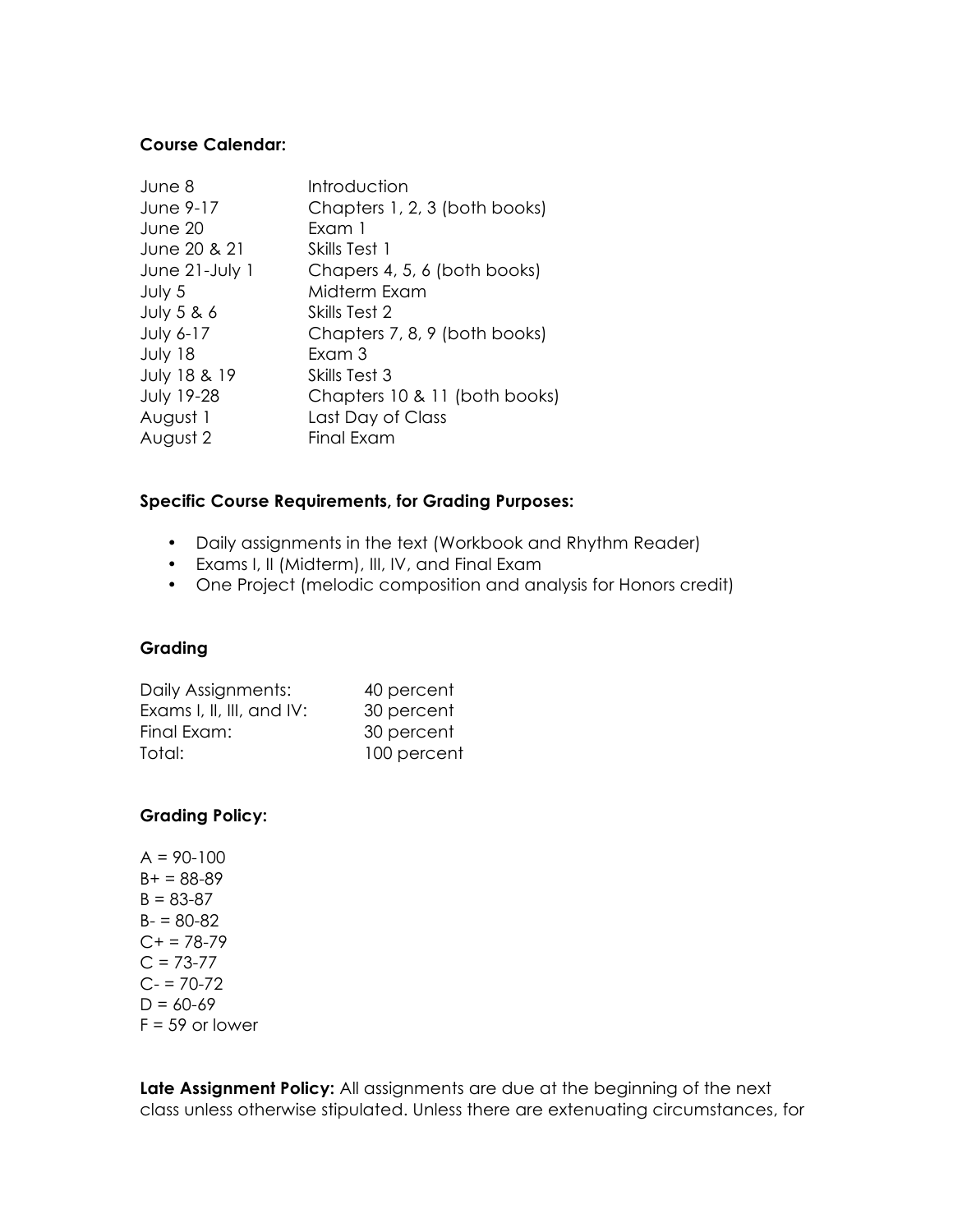each day or portion of a day that an assignment is later, the grade will be reduced by one letter grade. If you miss a class, you are still responsible for arranging to turn in your assignment on that day.

**Attendance:** Following the fourth unexcused absence, **each additional unexcused absence will result in a reduction of the final grade by three percentage points**. Excused absences usually must be documented by a written statement from a medical doctor, or the Office of Student Affairs. Absences due to car trouble, personal situations, etc., are usually unexcused absences. **Makeup exams will usually be given only for university-approved excuses with documentation.**

**Tardiness:** Three incidents of excessive tardiness will be recorded as one absence. Please make every effort to be on time for everything, but **especially for exams**. For those having classes the session prior to MUSI 3550 on north campus, it is understandable that you will not always arrive on time. If this scenario fits you, please let the instructor know. On exam days, if you arrive late, **you will not receive additional time at the end of class.**

**Religious Holiday Policy:** Many of our faculty, staff, and students commemorate various events that are of importance to their particular religions. Our institutional practice is to make every reasonable effort to allow members of the University community to observe their religious holidays without academic penalty. **Absence for religious reasons does not relieve students from responsibility for any part of the course work required during the period of absence.** Students who miss classes, examinations, or other assignments as a consequence of their religious observance should be provided with a fair alternative opportunity to complete such academic responsibilities. Students must provide instructors with reasonable notice of the dates of religious holidays on which they plan to be absent.

**Academic Honesty Policy:** Academic honesty is taken very seriously. Any cases involving conduct of an inappropriate nature will be forwarded to the Student Judiciary for appropriate action. All academic work must meet the standards contained in the UGA Academic Honesty Policy (A Culture of Honesty). This policy is available online at:

http://www.uga.edu.ovpi/academic\_honesty/sect01.ntm

**You are responsible for informing yourself about these standards before performing any academic work.** You are expected to do your own work. During exams you must keep your eyes on your own paper.